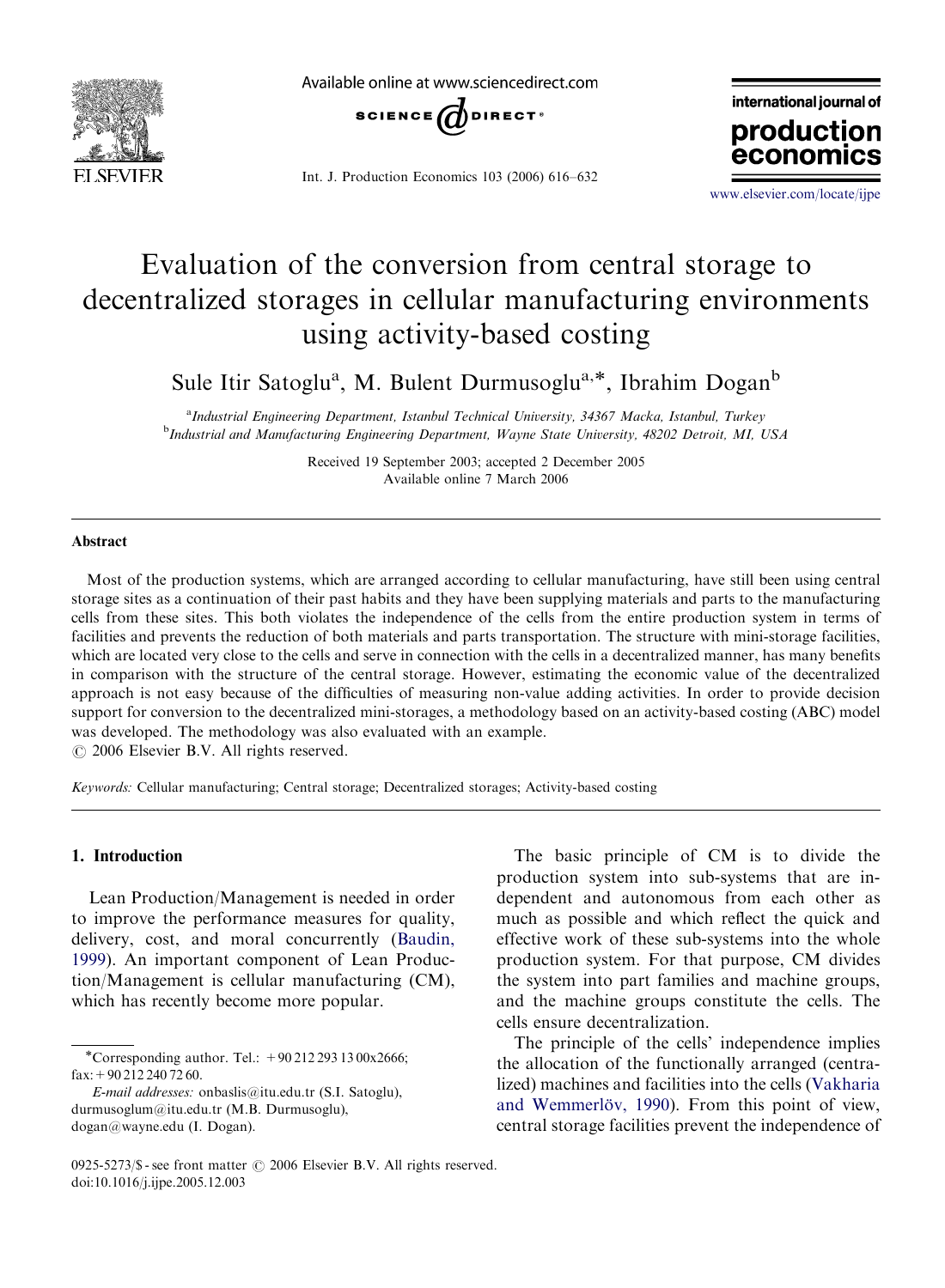the cells. Therefore, mini-storage facilities that will serve one or more cells need to be established in order to ensure the independence of the cells. In this way, the requirement for central storage will be decreased and it will be possible to remove this structure in the course of time, which is generally the origin of non-value adding activities. [Karle](#page--1-0) [\(1987\)](#page--1-0) explained a real world implementation of decentralized multiple storages. However, most production systems that use CM are used to facilitate only central storage facilities to supply parts and raw materials to the cells as an extension of their past applications. This results in an intensive material traffic between the cells and the central storage facility. However, since the decentralized mini-storage facilities are located near the cells, this material traffic will be considerably reduced.

Storage and material handling are non-value adding activities and occur more frequently in central storage facilities. Moreover, non-value adding activities result in a cost increase of processes and products. For that reason, any effort to eliminate the non-value adding activities will provide benefit to a manufacturing company by decreasing the process and product costs. As these types of activities occur more frequently in central storages than the mini-storages, conversion from central to decentralized storages will be beneficial to the manufacturing company in delivery and cost performances. This is the fundamental reason this subject is worthy of study.

However, the influence of storage and material handling activities on the cost of processes and products cannot be determined by using a traditional cost accounting system because these activities are accepted as untraceable or indirect in this system. The overhead cost is allocated to the products on the basis of a certain cost driver, such as the number of direct man-hours consumed. This ignores the significant factors, such as the storage and material handling, in assigning overhead cost to products. For that reason, the traditional cost system results in inaccuracy in determining the actual costs of the processes and products. On the contrary, through the activity-based costing (ABC), we have been able to identify the overhead costs that are traceable to each product and thus derive more accurate cost data [\(Garrison and Noreen,](#page--1-0) [1994\)](#page--1-0). Since this paper is mainly focused on the storage and material handling activities in manufacturing systems, ABC is preferred.

The purpose of this study is to develop a methodology based on the ABC model in order to measure the cost of non-value adding activities for both central and decentralized mini-storage facilities, to observe the differentiation of process cost between the two cases (systems) and to provide a useful approach and decision support for the companies which aim to convert to decentralized mini-storages.

This study is unique since the advantages of ABC are utilized in order to estimate the cost differentiation between the central and the decentralized storage systems. However, past academic studies on ABC have not covered this approach. Moreover, in CM literature, the decentralization of support facilities in CM environments has not been studied yet. In addition, the proposed methodology can be usefully applied in real world CM environments.

### 2. Literature review

Most of the research on cost analysis has compared the traditional cost system to the ABC system. The research on the ABC applications in CM [\(Dhavale, 1992](#page--1-0)) determined the resources, activity centers and the drivers. In another study the sequencing problem in CM [\(Rasmussen et al.,](#page--1-0) [1999\)](#page--1-0) was examined through the integration of ABC and the simulation technique. The job sequence, which minimized the inventory costs within the cells and the time that the parts spent in the system, was determined. An investigation of ABC in manufacturing systems ([Spedding and Sun, 1999](#page--1-0)) also used the simulation technique and modeled the cost calculations of main manufacturing aspects by using ABC. This research concluded that in companies that produce products according to a make-to-order principle, most of the cost incurred belonged to planning, marketing, quality control, etc. Therefore, ABC was claimed to be an appropriate technique in computing the production costs of such production systems. [Ozbayrak et al. \(2004\)](#page--1-0) modeled the manufacturing and product costs of a system that was run under either material requirements planning or Justin-time system by using ABC alongside a mathematical and simulation model and compared the two strategies in terms of their effect on costs. [Brierley et al. \(2006\)](#page--1-0) studied whether there are differences in product costing practice between different types of manufacturing using ABC.

[Roztocki et al. \(1999\)](#page--1-0) systematically explained the required data and the steps during the application of